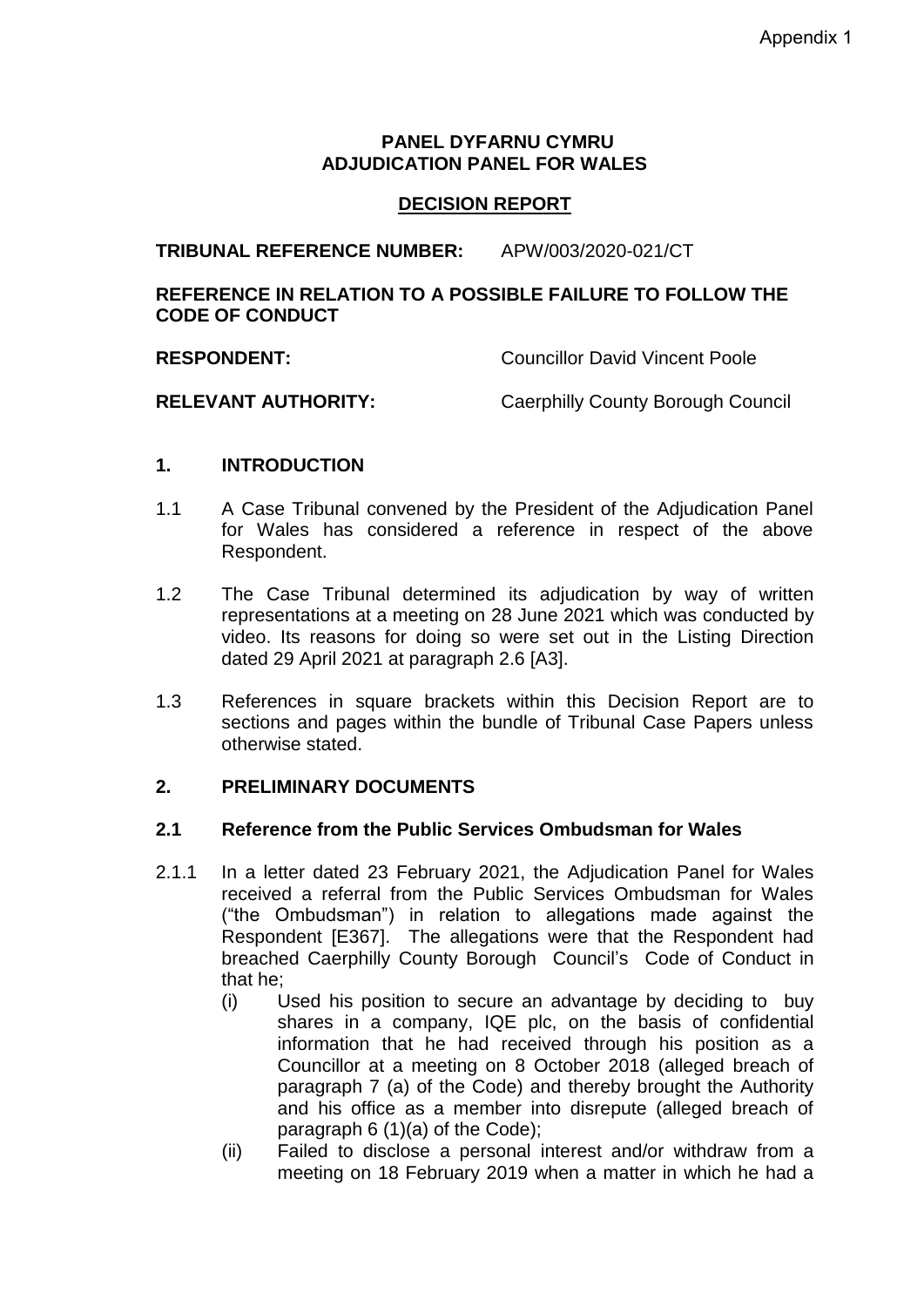prejudicial interest was being discussed, namely financial dealings with that same company (alleged breaches of paragraphs 11 (1) and 14 (1) of the Code).

2.1.2 The circumstances leading to the alleged breaches were as set out above and, in more detail, in the factual findings which follow below.

# **2.2 The Councillor's Written Response to the Reference**

- 2.2.1 Although the Respondent was interviewed as part of the Ombudsman's initial investigation, he did not respond to the Adjudication Panel's subsequent communications. A copy of the Ombudsman's Report was forwarded to him by the Adjudication Panel on 24 February 2021 by email [E383-6]. He was directed to reply to the allegations in the Report in accordance with paragraph 3 (1) of the Schedule of the Adjudications by Case Tribunals and Interim Case Tribunal's (Wales) Regulations 2001 by 17 March 2021. He did not reply to that correspondence. By a letter dated 24 March 2021 [E430], which was sent to him both by email and post, the Adjudication Panel informed him that, as a result of his failure to respond by the deadline of 17 March 2021, the case papers were being forwarded to this Case Tribunal. Again, no response was received to that communication.
	- 2.2.2 The Relevant Authority confirmed the accuracy and use of the Respondent's email addresses and the Listing Direction confirmed the Tribunal's approach in light of the Regulations (see paragraphs 2.4 and 2.5 [A4]).
- 2.2.3 On 4 May 2021, however, the Respondent did contact the Adjudication Panel, he apologised for his earlier failures to make contact and then set out his position in relation to the case against him [E452-3]. The extent to which the contents of the email advanced his case beyond the information already received is considered below.

## **2.3 The Ombudsman's Written Representations**

2.3.1 No further representations were made.

## **3. FINDINGS OF FACT**

- 3.1 The Case Tribunal found the following **undisputed** material facts:
- 3.1.1 The Respondent was, at all times relevant, the leader of Caerphilly County Borough Council. He had been Leader since May 2017, having become a Councillor in May 2004.
- 3.1.2 He received training on the Council's Code of Conduct in May 2017 and undertook to observe the Code whilst fulfilling the duties of his office [B49, 61 and 281].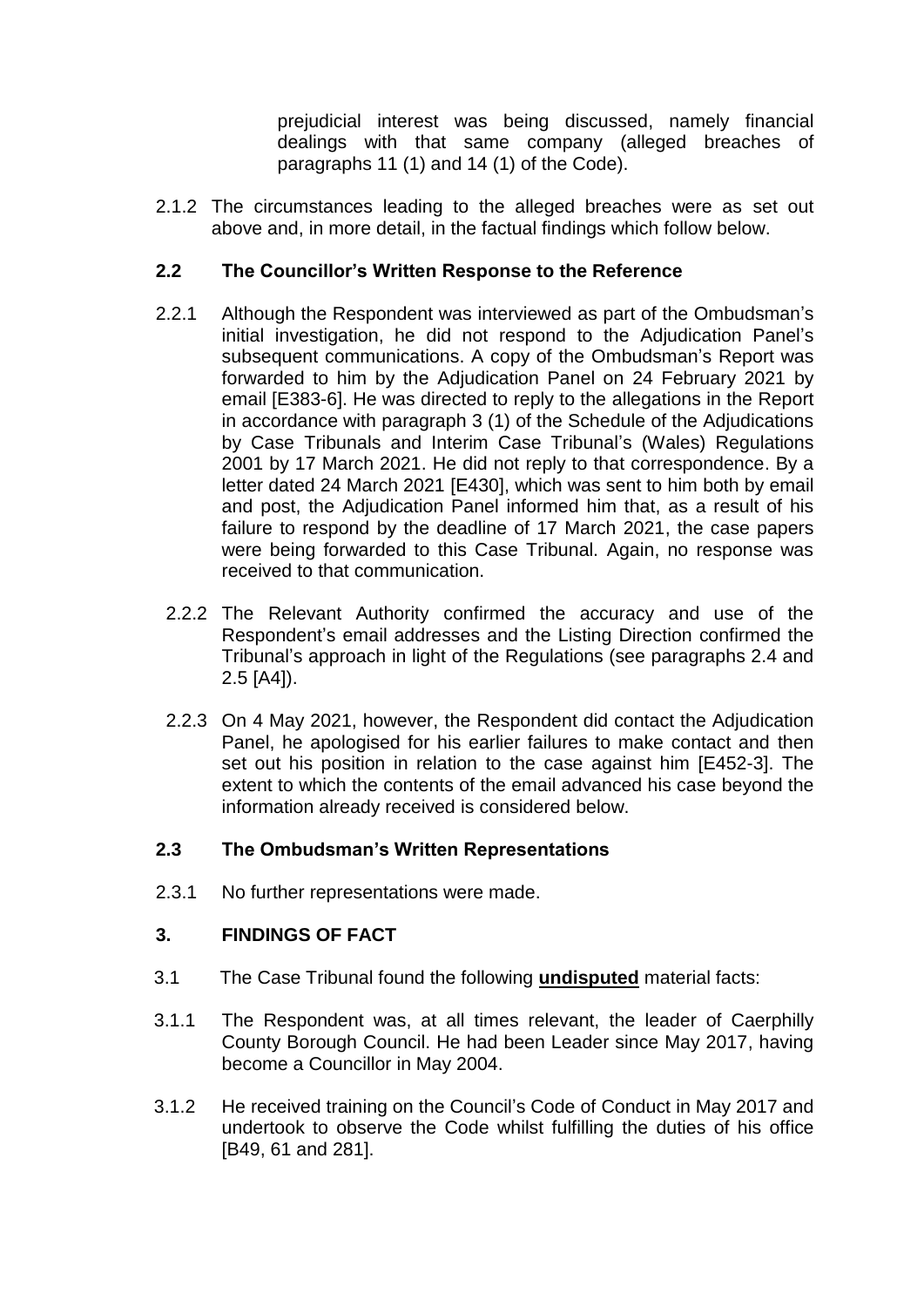- 3.1.3 In his role, he attended Cardiff Capital Region (CCR) City Deal Regional Cabinet Meetings, a joint working arrangement between 10 Councils of the Cardiff Capital Region. Amongst other things, the Cabinet decided to invest in the CSC Project, a scheme designed to breathe new economic life into south east Wales through the creation of a manufacturing hub for semi-conductors. A company, CSC Foundry Ltd ('CSC'), was incorporated as a special-purpose vehicle in July 2017 to enable the CCR to give effect to its plans for the region. All 10 interested Councils had representatives acting as directors of CSC [B201].
- 3.1.4 At a CCR City Deal Regional Cabinet Meeting on 8 October 2018, the Respondent was present when a report prepared by Monmouthshire County Council the lead authority to CSC, and marked '*Confidential Appendix 1*', was considered [B192-199]. The report contained a number of appendices [B200 and following].
- 3.1.5 The documentation contained details of the financial arrangements between CSC and IQE plc ('IQE'), a company which had been engaged to work with CSC, the Welsh Government and the CCR City Deal to transform a disused building in Newport into the hub for the manufacture of semi-conductors for which it received a £38m grant. CSC controlled and managed that grant to IQE.
- 3.1.6 Contained within the report and its appendices were information about the level of IQE's investment and factors which affected its profitability (tooling costs, capacity and productivity). The report considered that productivity was "*significantly exceeding plan*", with a likely resultant acceleration to the 'tipping point' at which IQE achieved profitability (paragraph 9 [B194]). Further, within the appendices, an independent opinion was expressed about the likely consequent trajectory of IQE's share price by a well known firm of investment consultants, GVA [B234- 5];

"*Whilst IQE's share price has dipped in recent months, we have been provided with evidence from analysts and the company's chairman to suggest that the share price should increase strongly again.*" [B235]

- 3.1.7 The Respondent bought shares in IQE to the value of £2,034.55 on 22 October 2018 [B345]. He subsequently informed the Ombudsman that he had made the purchase with a view to making a profit [B303]. As a result, he believed that he had personal and prejudicial interests in respect of IQE [B293].
- 3.1.8 In January 2019, the Respondent attempted to amend his Register of Interests to reflect his ownership of shares in IQE. Following advice from the Monitoring Officer, no amendment was made. He was advised that, because of the level of his shareholding and the fact that the business was based outside the Council's area, it was not necessary to make any amendment [B125, 272-4 and 288-9].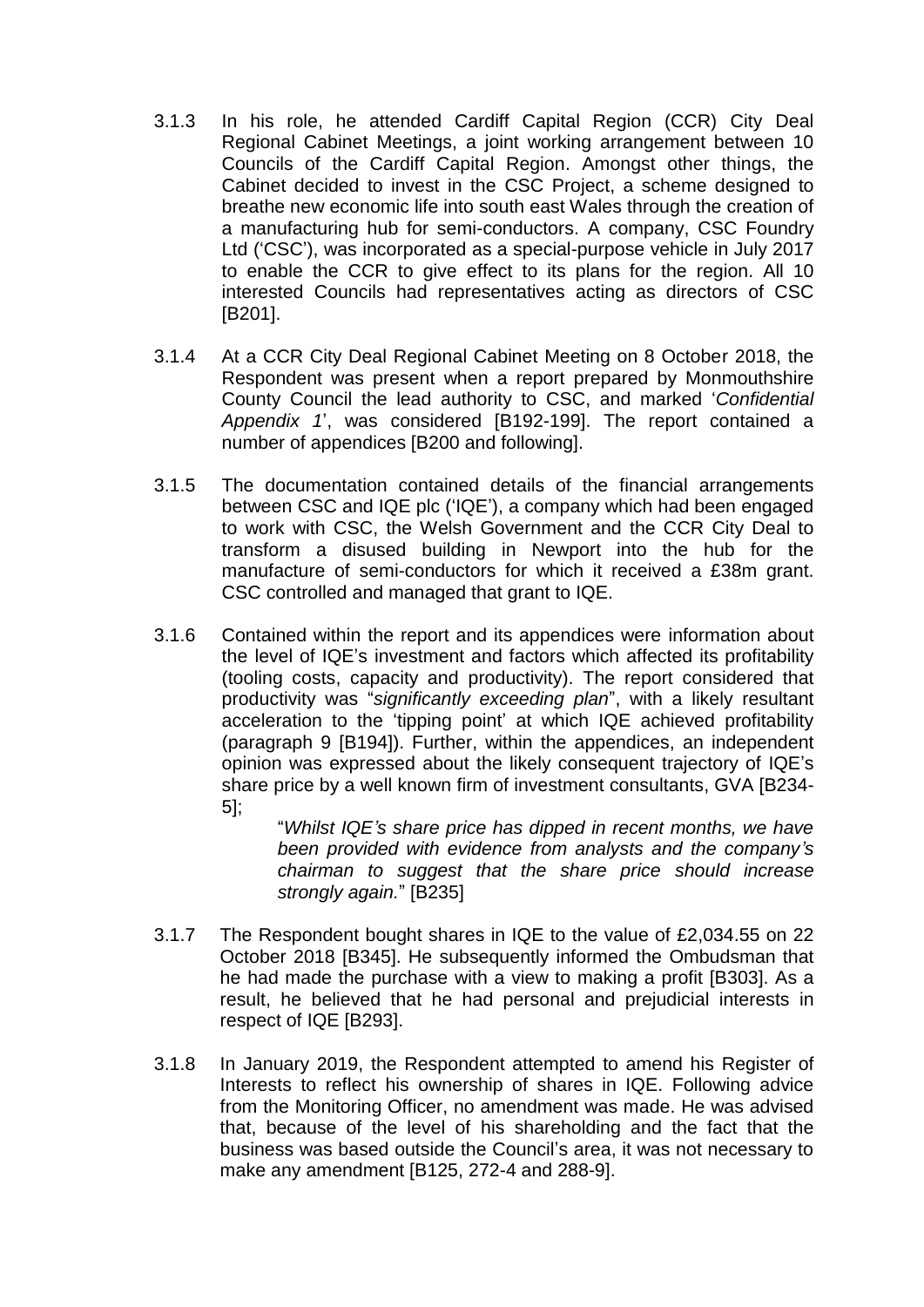- 3.1.9 On 21 January 2019, the Respondent reinvested dividends from his IQE shares by buying a further interest to the value of £111.57 [B346]. A further reinvestment of £111.33 was made on 31 May 2019 [B347].
- 3.1.10 At a CCR City Deal Regional Cabinet Meeting which took place on 18 February 2019, the Respondent made no declaration of interest regarding IQE (paragraph 2 [B252-6]). Amongst the matters discussed at that meeting was the Welsh Audit Office Review of the Cabinet's investment decisions, such decisions having included the grant to IQE (paragraph 11 [B256]). The Respondent remained in the room throughout the meeting [B291-2].
- 3.1.11 At a CCR City Deal Regional Cabinet Meeting on 29 April 2019, the Respondent *did* declare an interest regarding IQE and left the room during discussions which concerned CSC and/or IQE ([B257-262] and [B293-4]). After the meeting, he did not contact the Monitoring Officer to inform him of any change in respect of his registered interests [B294].
- 3.1.12 On 3 June 2019, at the prompting of the Deputy Monitoring Officer, the Respondent amended his Register of Interests to include IQE ([B96- 101] and [B296-7]).
- 3.1.13 At a further CCR Cabinet Meeting which took place on 10 June 2019, the Respondent followed the same course of conduct ([B263-270] and [B299]).
- 3.1.14 The Respondent's declared interest was then discussed between him, officers from the Welsh Audit Office and the Monitoring Officer on 29 August 2019.
- 3.1.15 The Respondent sold his shares in IQE on 9 September 2019 for £1,244 [B348] and amended his Register of Interests to delete IQE [B107].
- 3.1.16 On 16 September 2019, the Respondent then referred himself to the Ombudsman [B33-4]. Within the letter, he stated that he understood that, in accordance with paragraph 11 (4) of the Code, he should have notified the Monitoring Officer of his declared interest at the meeting on 29 April 2019. He also stated that;

"..*with the benefit of hindsight, by purchasing shares in IQE, I was preventing myself becoming involved in any decisions of CCR around IQE and the hoped for wider compound semiconductor industry growth in the area."*

3.2 The Case Tribunal reached the following findings on the **disputed** material facts which were identified within the Annex to the Listing Direction on the balance of probabilities [A8]: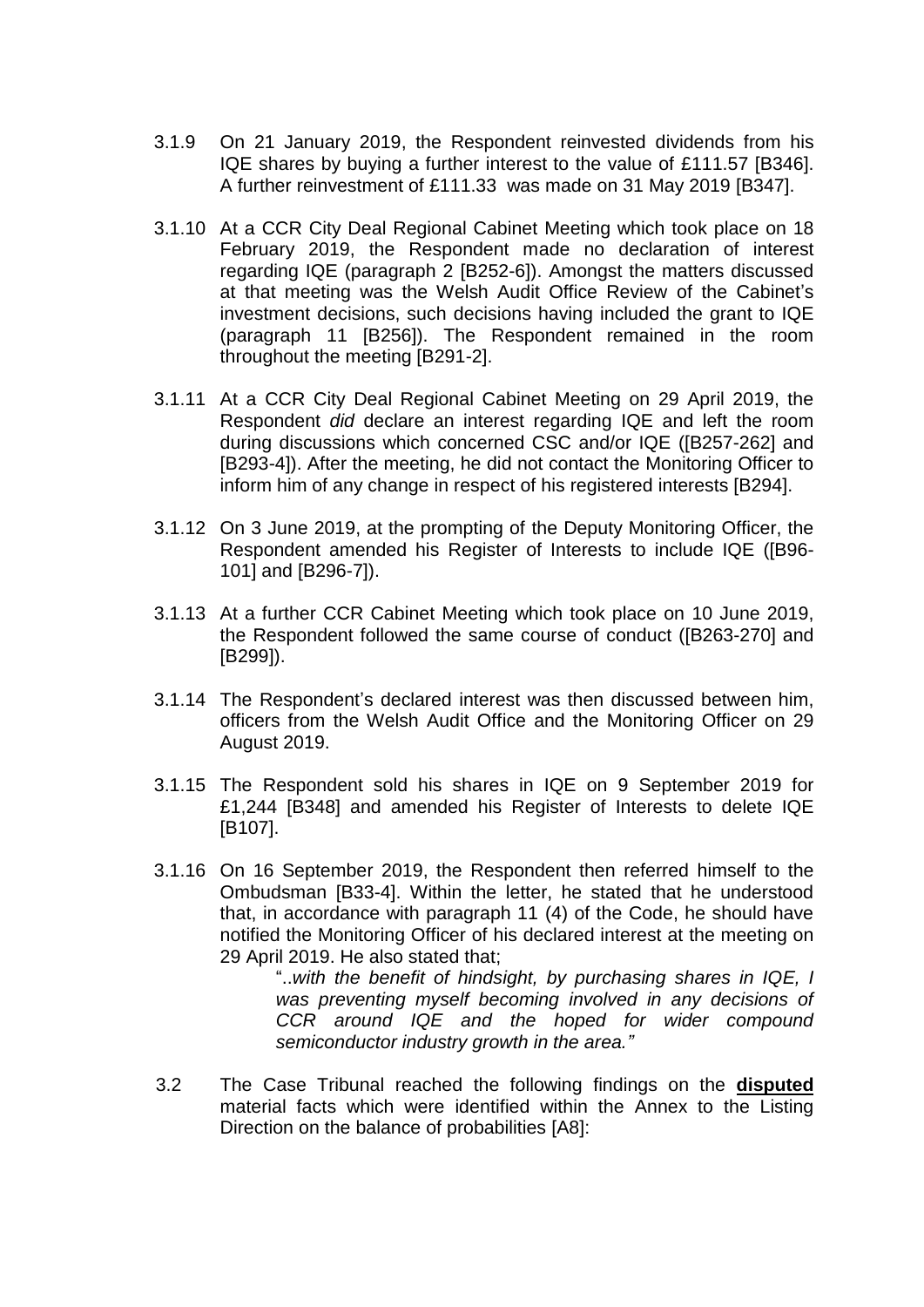- 3.2.1 Whether the Respondent sought to benefit from information which he obtained as a result of his involvement in the meeting of 8 October 2018 by buying shares in IQE;
	- 3.2.1.1 The Respondent had access to the confidential information referred to at the meeting of 8 October 2018. Although initially stating that he could not remember whether he had access, he accepted that he would have done when he was interviewed as part of the Ombudsman's investigation (see [B306] where he accepted that he would have had access it "*without a doubt*"). However, he denied that there had been anything within it which caused him to purchase the shares [B307];
	- 3.2.1.2 The Respondent's motivation for purchasing the shares was stated to have been a demonstration of a 'vote of confidence' in the regeneration scheme and IQE's involvement in it. That was the reason given at interview [B303], albeit that he had also accepted that he had hoped to benefit financially. It was the reason repeated more recently in his email of 4 May 2021 [E452-3];
	- 3.2.1.3 The Tribunal noted the Respondent's experience and was particularly struck by the proximity of the dates of the meeting and the share purchase, 8 and 22 October 2018 respectively. The simple message in the GVA letter was clear; that IQE's share price was likely to have seen an increase following an earlier than predicted achievement of profitability. The Respondent could have purchased shares at any point before 22 October to show a 'vote of confidence' in IQE, but only chose to do so once in receipt of that prediction;
	- 3.2.1.4 The Tribunal considered that it was also noteworthy that, within his self-referral, the Respondent had appreciated that the purchase of the shares had been unwise, albeit because he considered that he was conflicted in future discussions regarding IQE, rather than because he ought not to have benefited from the contents of the confidential information that was seen.
	- 3.2.1.5 Taking all of those matters into account, the Tribunal concluded that the Respondent had probably sought to benefit from the confidential information that he received in connection with the meeting of 8 October 2018 when he bought the shares.
- 3.2.2 Whether the information contained within '*Confidential Appendix 1*' was publicly available in any event and, if so, at what time;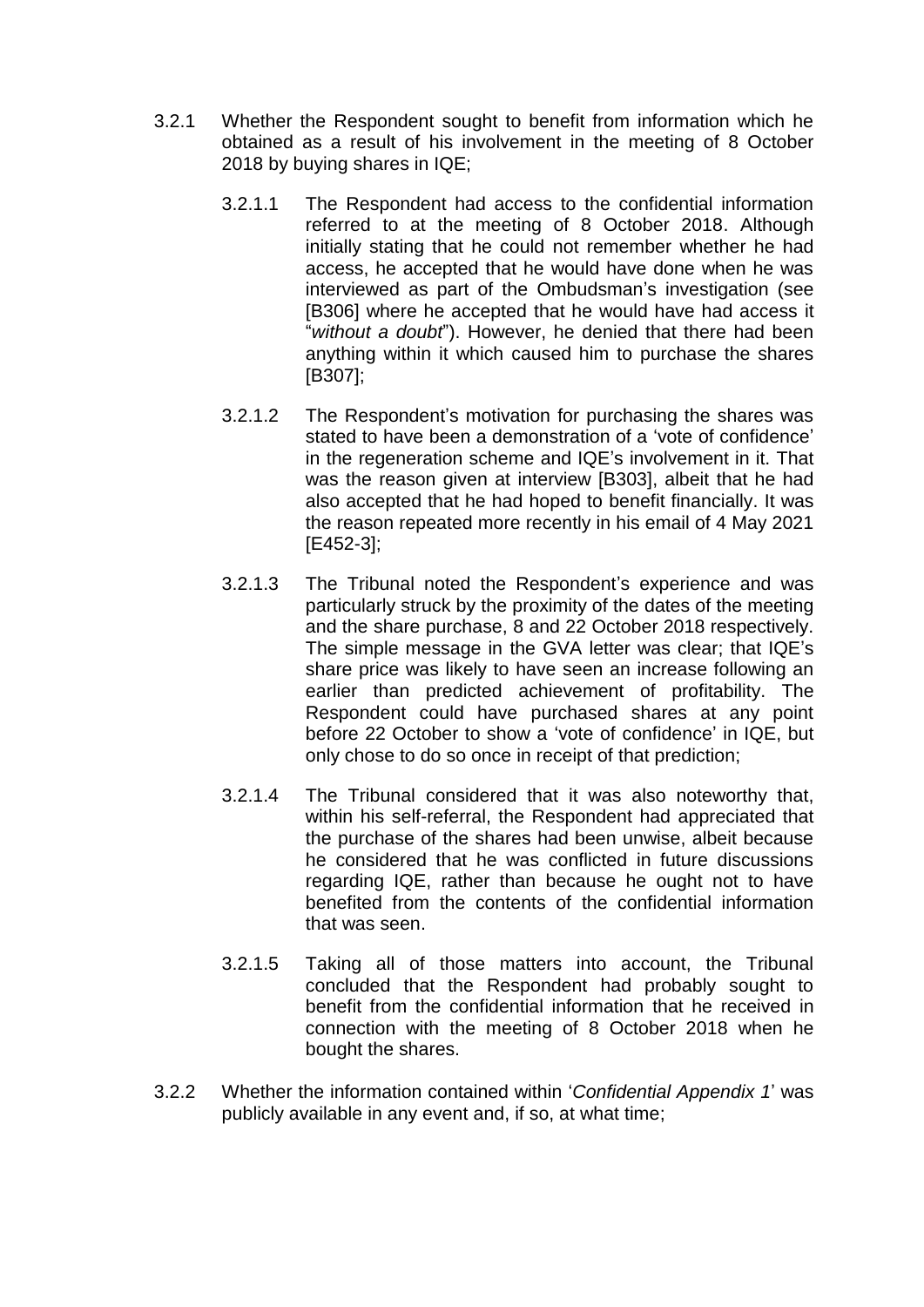- 3.2.2.1 There was some doubt as to what information had been made public in connection with the meeting of 8 October 2018.
- 3.2.2.2 Paragraph 1 of the minutes of the meeting suggested that there had been some technical difficulties associated with the dissemination of paperwork before the meeting [B190], but the Ombudsman's letter of 21 May 2021 made it clear that the Agenda and the report itself *had* "*been available for public inspection"* [E461]. The minutes made it clear, however, that certain appendices to the report were *not* published, which appeared to include the GVA report [B191]. That made sense to us given the price sensitive nature of the predictions within it.
- 3.2.2.3 The Respondent alleged that he had no advantage over anybody else when he had decided to buy the shares [B310]. He relied upon the fact that the "*information was in the public domain*" [B308] since there "*was in a press release anyway*" [B309]. In his more recent email of 4 May 2021, he stated that "*the decision to grant a loan to IQE was fully reported in the local media in 2017 and in the financial press*" and that he made the purchase a year later when his "*knowledge of the Company was out of date*" [E452]. The press report from 14 July 2017 undoubtedly covered IQE's initial involvement as the Respondent had claimed on 4 May 2021, but what it did *not* cover and/or make public was the change in the productivity projections, anticipated profitability and the likely effect on IQE's share price in 2018 [B341-3]. The Respondent pointed to no other source of such information which *he* had had been aware of before the shares were purchased.
- 3.2.2.4 Having considered all of that evidence, the Tribunal concluded that, although some information about productivity and potential profitability was made publicly available within the report to the meeting of 8 October 2018 (e.g. [B194]), the opinion in respect of its share price was *not* part of that information [B325] (see paragraph 3.1.6 above). Further, the Claimant's suggestion that that information had been made available in a press report in 2017 was not correct. The report contained considerably greater up-to-date detail and, in the case of the confidential appendices, information which was potentially price sensitive and valuable to an investor.
- 3.2.3 Whether the Respondent sought to influence any decision in which he had a prejudicial interest;
	- 3.2.3.1 The Respondent was only present at one meeting between the date of his purchase of the shares and subsequent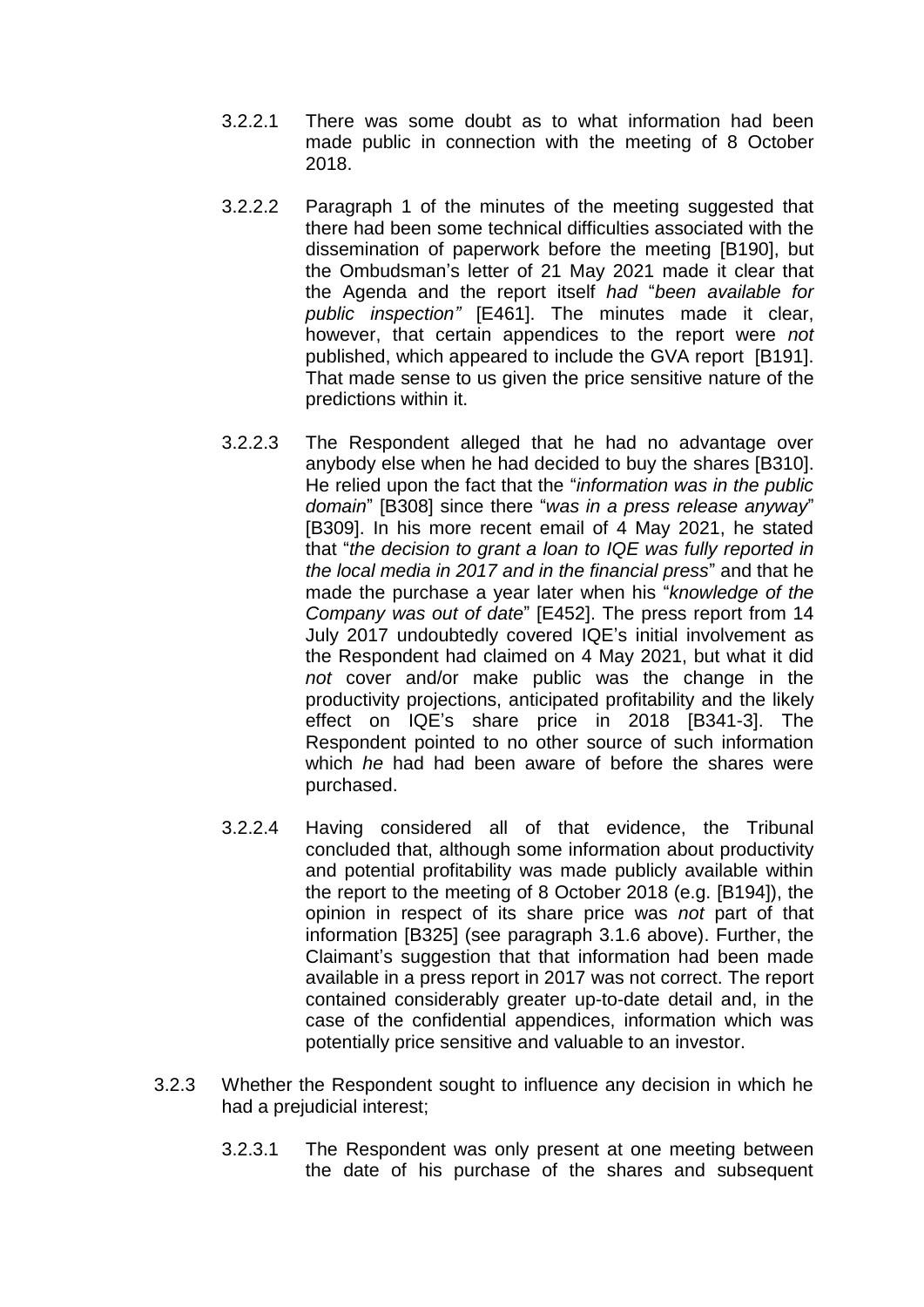meetings when he declared an interest, the meeting of 18 February 2019;

3.2.3.2 The subject for discussion on 18 February was not IQE itself and/or factors which may have affected its profitability or share price, but the Welsh Audit Office report into the arrangements for the CCR City Deal [B256]. There was nothing within the minutes or other evidence which suggested that the Respondent had sought to influence any decision in which he had a prejudicial interest. The meeting simply noted the contents of the report and the 'lessons' which were to have been learnt from it. Although the Tribunal did not have a copy of the Welsh Audit Office report, there was nothing to suggest that the findings may have either undermined or improved IQE's position.

#### **4. FINDINGS OF WHETHER MATERIAL FACTS DISCLOSE A FAILURE TO COMPLY WITH THE CODE OF CONDUCT**

## **4.1 The Code of Conduct**

4.1.1 The relevant parts of the Code of Conduct were as follows;

Paragraph 6 (1)(a);

"*You must-*

*(a) not conduct yourself in a manner which could reasonably be regarded as bringing your office or authority into disrepute;*"

Paragraph 7 (a);

"*You must not-*

*(a) in your official capacity or otherwise, use or attempt to use your position improperly to confer on all secure for yourself.. an advantage…*"

### Paragraph 11 (1);

"*Where you have a personal interest in any business of your authority and you attend a meeting at which that business is considered, you must disclose orally to that meeting the existence and nature of that interest before or at the commencement of that consideration, or when the interest is apparent.*"

### Paragraph 14 (1)(a);

"*Subject to subparagraphs (2), (2A), (3) and (4), where you have a prejudicial interest in any business of your authority you must, unless you have obtained a dispensation from your authority's standards committee-*

*(a) withdraw from the room, chamber or place where a meeting considering business is being held..*"

### **4.2 The Respondent's Submissions**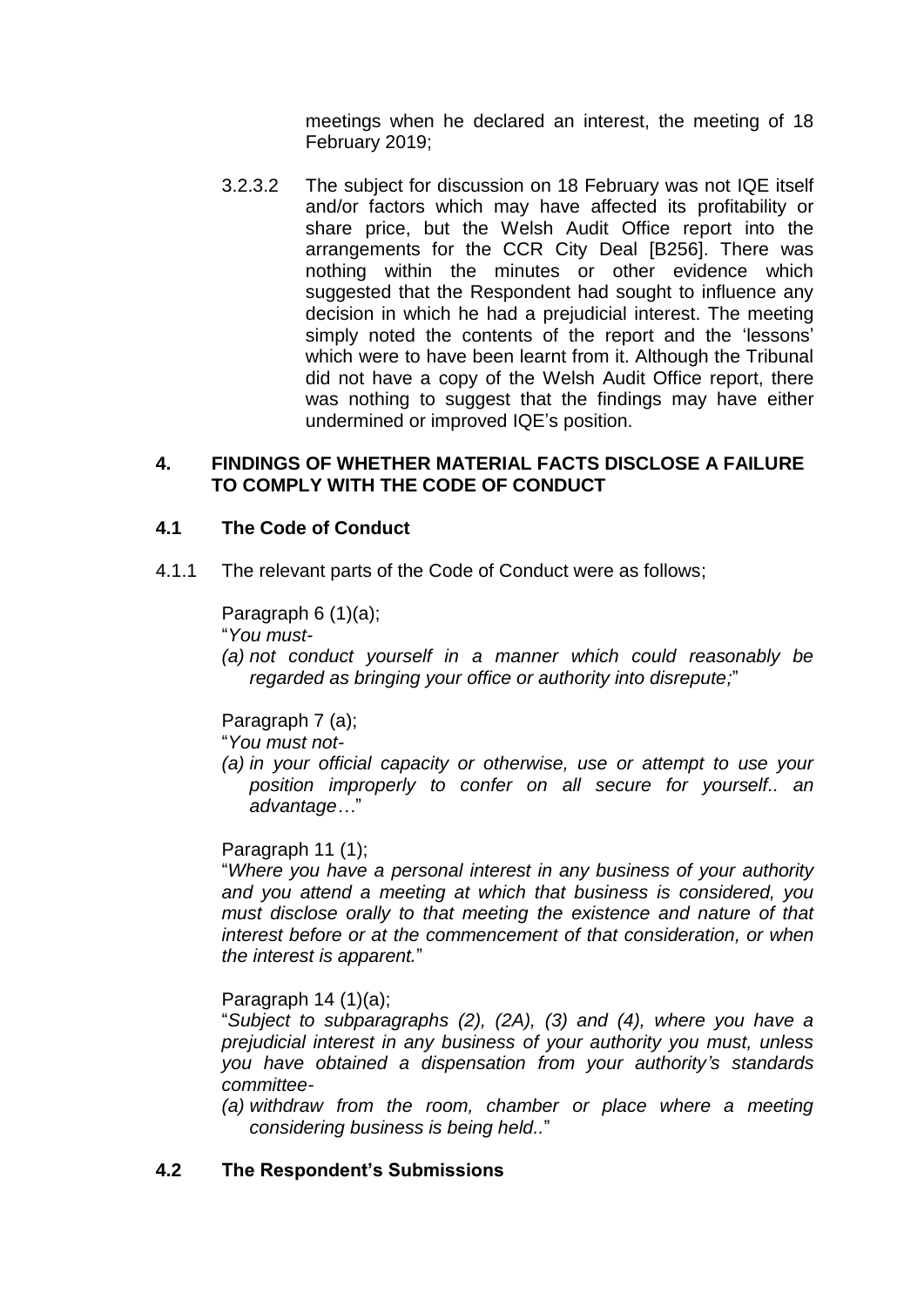- 4.2.1 The Respondent's position in respect of the breaches alleged under the Code was as follows;
	- 4.2.1.1 Paragraph 6 (1)(a); When interviewed, the Respondent stated that he considered that he had "*fully complied*" with that paragraph of the Code [B311].
	- 4.2.1.2 Paragraph 7 (a); In the Respondent's letter of self-referral, he went some way to admitting a breach of paragraph 7 (a). He stated that, "*with the benefit of hindsight*", he saw that the purchase of the shares prevented him from becoming involved in any future CCR decisions involving IQE [B34]. When subsequently interviewed, however, he stated that did not think that a lay person would have regarded his actions as having been in breach of that paragraph [B310].
	- 4.2.1.3 Paragraph 11 (1); In his letter of self-referral, the Respondent fully accepted that he "*should have notified the council's Monitoring Officer of the disclosure of the IQE interest at the meeting of CCR in April 2019*" [B34], but that was in relation to a potential breach of paragraph 11 (4). He did not address a potential breach of paragraph 11 (1).
	- 4.2.1.4 Paragraph 14 (1)(a); When interviewed, he '*did not think*' that he had breached that paragraph, albeit that he accepted that he held a prejudicial interest as stated above [B301].

## **4.3 The Ombudsman's Report**

- 4.3.1 It was contended that;
	- 4.3.1.1 Paragraphs 6 (1)(a) and 7 (a);

The Ombudsman considered that the facts were '*suggestive*' of breaches of both paragraphs of the Code. The Ombudsman believed that the nature of the confidential information which he had access to had led him to buy the shares in IQE. That information contained indications as to the likely value of the shares and he considered that the decision to purchase after sight of the commercially sensitive information demonstrated "*extremely poor judgment on his behalf*" [B26-7].

4.3.1.2 Paragraph 11 (1);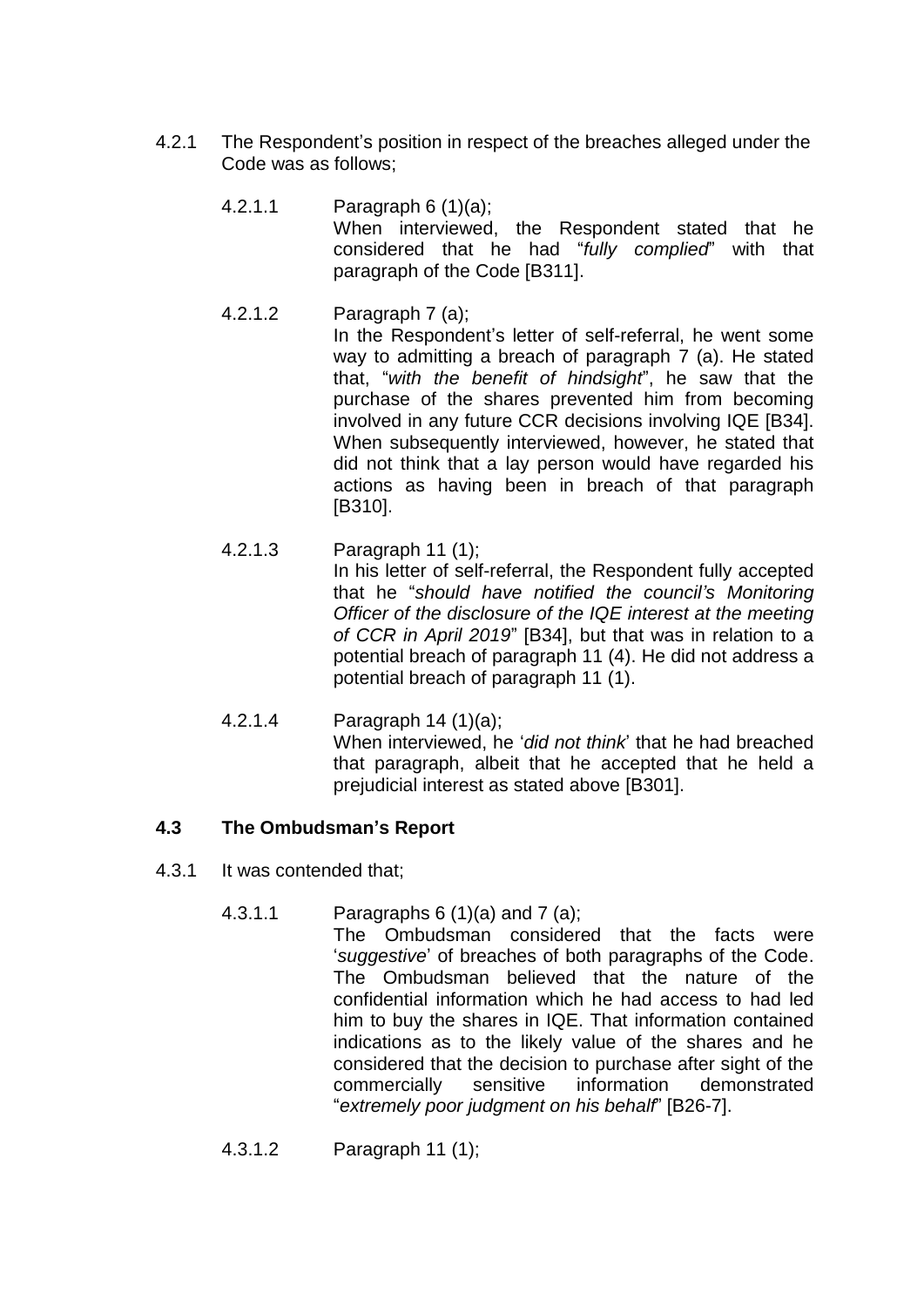The Ombudsman appeared to consider that the Respondent had a personal interest as a result of the application of the wording of paragraph 10 (2)(a)(viii) of the Code; "*any body to which you have been elected, appointed or nominated by your authority*" [B13]. It was the Ombudsman's case that the Respondent failed to declare that interest at the meeting of 29 April 2018.

4.3.1.3 Paragraph 14 (1)(a); The Ombudsman's view was that the Respondent had a prejudicial interest which ought to have led him to withdraw from the meeting on 18 February 2019 (paragraph 50 [B28]), a view shared by the Monitoring Officer ([B114] and paragraph 7 [B273]).

### **4.4 Case Tribunal's Decision**

- 4.4.1 On the basis of the findings of fact, the Case Tribunal unanimously found that there were failures to comply with the Code as follows:
	- 4.4.1.1 Paragraph 6 (1)(a);

The Ombudsman's Guidance in relation to this paragraph of the Code reminded members that their actions were subject to greater scrutiny than those of ordinary members of the public [B324].

The Tribunal considered that the Respondent's breach of paragraph 7 of the Code (below) was conduct which brought his Authority into disrepute and, in particular, his office as leader.

4.4.1.2 Paragraph 7 (a);

The Ombudsman's Guidance referred to the need for members to be mindful of the fact that the paragraph within the Code applied at all times, not just when carrying out duties as a member [B326].

Having concluded that the Respondent had used his capacity to attempt to secure a pecuniary advantage for himself when he bought the shares in IQE relying on the confidential information referred to within paragraph 3.2.2, the Tribunal concluded that he had committed a breach of paragraph 7 (a).

4.4.1.3 Paragraph 11 (1);

The Tribunal had some difficulty with this allegation because of the wording of paragraph 10 of the Code.

Paragraph 10 (2)(iv) defined a personal interest to include an interest which related to a corporate body which had a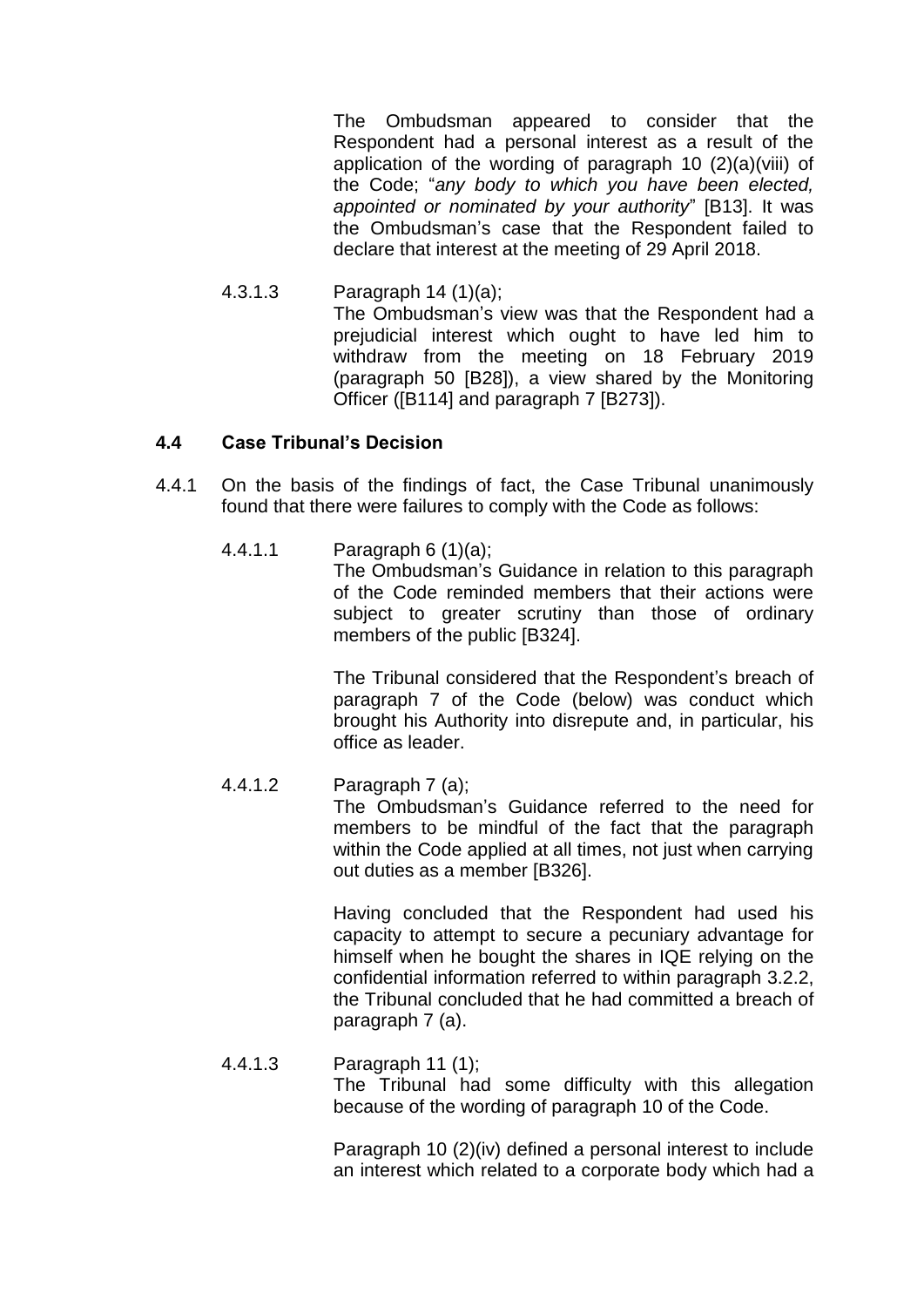place of business or land in the authority's area *and* in which the interest exceeded the value of £25,000. The Respondent did not meet each of those conjunctive tests in relation to his shareholding in IQE. Paragraph 10 (2)(a)(ix)(bb) related to companies, societies or other bodies "*directed to charitable purposes*." We could not see that either of those sub-paragraphs or any other within paragraph 10 (2)(a) of the Code clearly defined the Respondent's shareholding as a personal interest.

Paragraph 10 (2)(c) was more generic but it extended the definition of personal interests to include something upon which an authority's decision might have affected a member's financial position (sub-paragraph (i)). The Tribunal considered the Respondent's share interest was likely to have been covered by paragraph 10 (2)(c)(i) because any decision in relation to IQE could have affected his financial position as a shareholder.

The Tribunal did not see the relevance of paragraph 10 (2)(a)(viii) which had been raised by the Ombudsman [B13].

The next question to address was whether the Respondent had attended a meeting at which "*that business* [was] *considered*".

The Respondent considered that it was not; it was only the 'process' or due diligence 'system' by which the investment had been made which was considered on 18 February 2019 (see the interview [B291] and his recent email of 4 May 2021 [E453]). The Tribunal concluded, however, that the Welsh Audit Office's review of CCR's investments clearly would have encompassed an examination of the £38m grant to IQE. In its broadest sense, IQE was either directly or indirectly 'considered' at the meeting.

4.4.1.4 Paragraph 14 (1)(a); The Tribunal considered that the Respondent held a prejudicial interest paragraph 12 (1) of the Code. He accepted that that was the case, as did the Monitoring Officer. He did not withdraw from the room on 18 February 2019 when item 11 was discussed and was in breach of paragraph 14 (1) of the Code as a result.

## **5. SUBMISSIONS ON ACTION TO BE TAKEN**

**5.1 The Respondent's Submissions**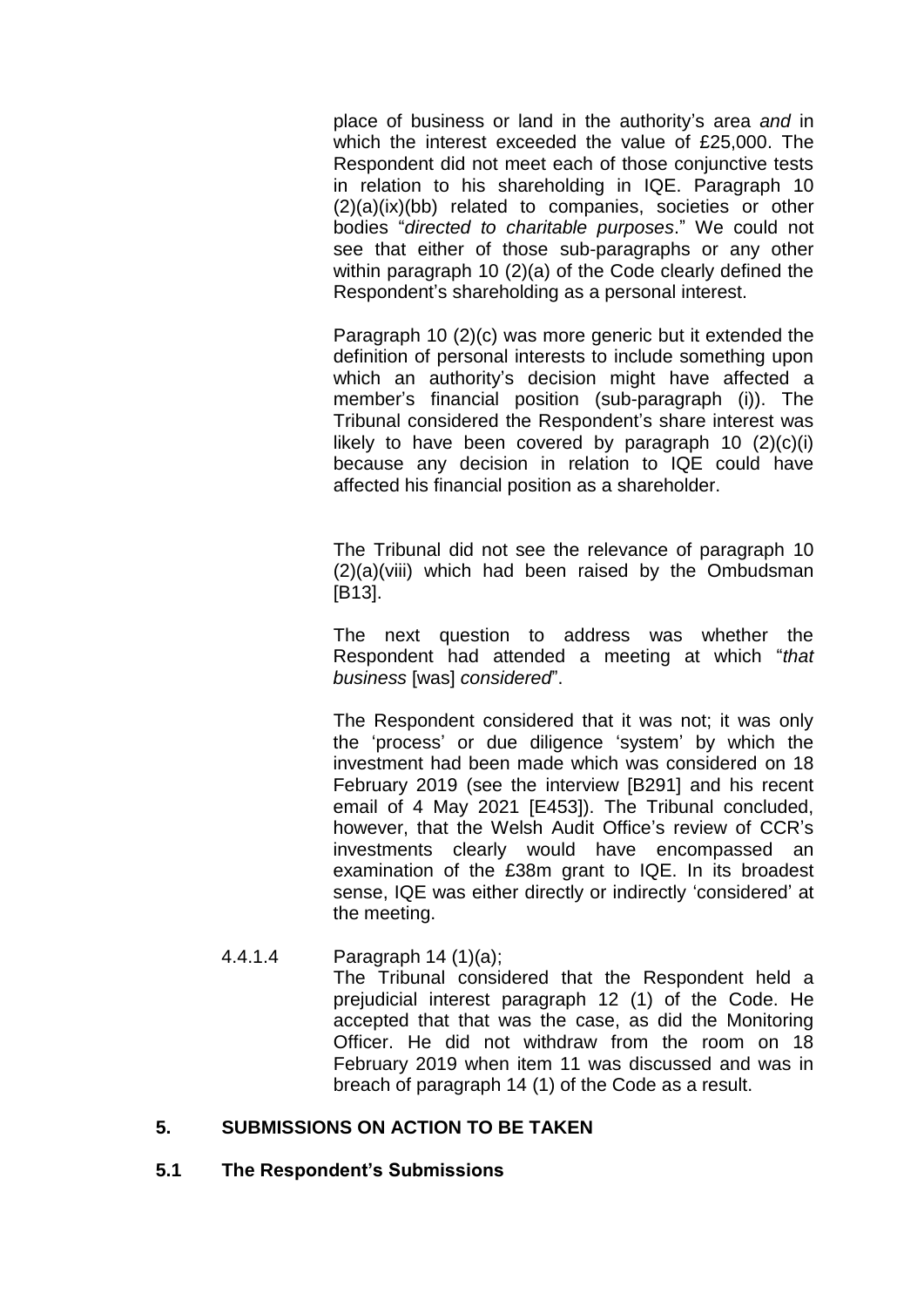5.1.1 The Respondent had made no submissions which were directly related to mitigation, although comments within his interview and his email of 4 May 2021 contained some relevant points which we considered [E452- 3].

# **5.2 The Ombudsman's submissions**

5.2.1 The Ombudsman made submissions by a letter dated 21 May 2021 [E460-2].

## **5.3 Case Tribunal's Decision**

- 5.2.1 The Tribunal considered all of the facts of the case, the Presidential Sanctions Guidance and the parties' submissions. It considered the following points to have been of particular relevance in mitigation;
	- 5.2.1.1 The fact that there was no record of the Respondent having committed any previous breach of the Code of Conduct:
	- 5.2.1.2 The fact that he did seek to register an interest in January 2019, but failed to do so as a result of the Monitoring Officer's advice;
	- 5.2.1.3 His acceptance that his purchase of IQE shares led him to hold personal and prejudicial interests;
	- 5.2.1.4 He did not seek to influence any decision concerning IQE that was taken at the meeting on 18 February 2019;
	- 5.2.1.5 He then left the meetings on 29 April and 10 June 2019;
	- 5.2.1.6 He then also resigned as leader, referred himself to the Ombudsman and accepted further training.
	- 5.2.2 The following aggravating features were relevant;
		- 5.2.2.1 The Respondent was an experienced council member and, as leader, had an influential position and was expected to have set the standards of conduct for the Council;
		- 5.2.2.2 He had used confidential, price sensitive information to attempt to secure a personal advantage on the purchase of the IQE shares;
		- 5.2.2.3 There was a significant gap between his declaration of interest at the meeting on 29 April and the amendment of his register of interests on 3 June 2019, the latter having been prompted by the Deputy Monitoring Officer, a further potential breach of paragraph 11 (4) of the Code;
		- 5.2.2.4 Through the interview process, he had shown no real insight into his wrongdoing and/or acceptance of guilt;
		- 5.2.2.5 In the latter stages of the process leading to this decision, he had failed to engage with the Adjudication Panel.